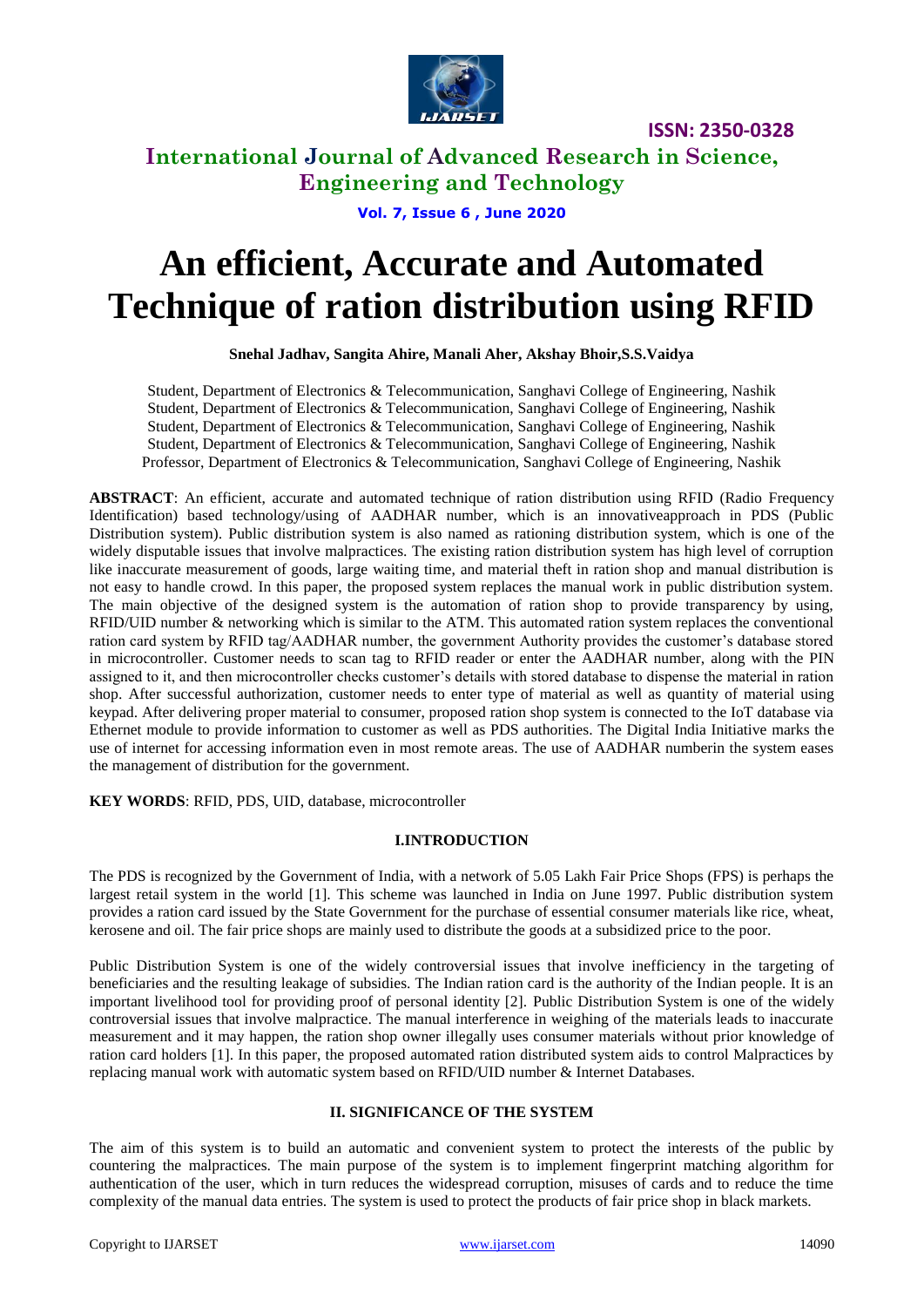

## **International Journal of Advanced Research in Science, Engineering and Technology**

### **Vol. 7, Issue 6 , June 2020**

### **III. LITERATURE SURVEY**

This automated ration system replaces the conventional ration card system by RFID tag, the government Authority provides the customer's database stored in Internet through ThingSpeak Database. The main objective of the designed system is the automation of ration shop to provide transparency by using, RFID &IOT technology. The RFID systems basically consist of three elements: a tag or transponder, a reader and a middleware deployed at a host computer.

The RFID tag is a data carrier part of the RFID system which is placed on the objects to be uniquely identified. The RFID reader is a device that transmits and receives data through radio waves using the connected antennas. Its functions include powering the tag, and reading or writing data to the tag. Consumers are provided with RFID card which acts as ration card.

The PDS system today supports over 40 crore Indians below the poverty line with monthly supply of subsidized food grains [2]. This large crowd can be handled by using UID (Unique Identification) number system called AADHAR number through which government databases could be accessed providing necessary Details. ThingSpeak™ is an open source IoT(Internet of Things) platform that lets one collect sensor data in the cloud and develop IoT applications. The ThingSpeak™ IoT platform provides apps that let one analyse and visualize data in MATLAB®, and then act on the data. Sensor data can be sent to ThingSpeak from Arduino®, Raspberry Pi™, BeagleBone Black, and other hardware. In this system we have designed and implemented an automated ration distribution system using RFID and IOT.

In this system every consumer is provided with a RFID card which acts as ration card. The RFID card has unique identification number; the consumer scans the card on RFID reader which is interfaced with microcontroller. Consumer can also enter her/his AADHAR Card number instead of RFID Scan.

After successful authorization, customer needs to enter type of material as well as quantity of material using keypad [3]. After delivering proper material to consumer, proposed ration shop system is connected to the government database via INTERNET which updates the database and thereby provide information to customer as well as PDS authorities. By implementing the automated ration distribution system each user is assured to get a correct amount of ration at the Correct Price. The project can be implemented in large scale by using UID (Unique Identification) number system called AADHAR number which can be linked with government databases [4].

#### **IV. METHODOLOGY**

The main part of the ration distribution is based on the RFID technology. RFID stands for Radio-Frequency Identifications. The RFID is small electronic device that consist of a small chip and an antenna. The chip typically can carry 2,000 bytes of data or less. The RFID card is password protected. When the card is showed to the RFID tag, enter the password through the keypad. If the password is not correct, then that RFID card doesn't work. After entering the correct password, the database of that customer will be monitored on the LCD display. Which includes name of customer, type of card, balance of ration material and we can select the material & its quantity. The controller will recognize the data coming from RFID by comparing it with the database. Once the user is identified, the microcontroller will check whether the user had already bought the ration item of to that month. If the user selects the ration item for purchasing purpose, then the controller will calculate the price of the items & check with the available cash balance in the card. If the person has enough balance, then microcontroller will start the solenoid & motor mechanism to dispense the items. The solid items are measured by load cell and the liquid items are measured by solenoid valve mechanism. After the dispensation of the materials the message will be send to the mobile number of higher authority and the customer's mobile number through the GSM.

The smart ration distribution based on RFID technology. Instead of ration card everyone will be provided with an RFID card. If the customer has to buy any ration material, he has to show the ration RFID tag card to the RFID reader kit. The user will be having a unique number & the reader will recognize it. The recognized RFID number will be given to the microcontroller, which compares the input number with the database. Name, address details, date of expire of card etc. are programmed in the controller will recognize the data coming from RFID by comparing it with the database. Once the user is identified, the microcontroller will check whether the user had already bought the ration item of to that month. If not, then the ration item to be dispensed will be displayed on the LCD screen. The user has to enter the details of the item he wants to purchase. If the user selects the ration item for purchasing purpose, then the controller will calculate the price of the items & check with the available cash balance in the card. If the person has enough balance, then microcontroller will start the solenoid  $\&$  motor mechanism to dispense the items. The solid items are measured by load cell and the liquid items are measured by solenoid valve mechanism.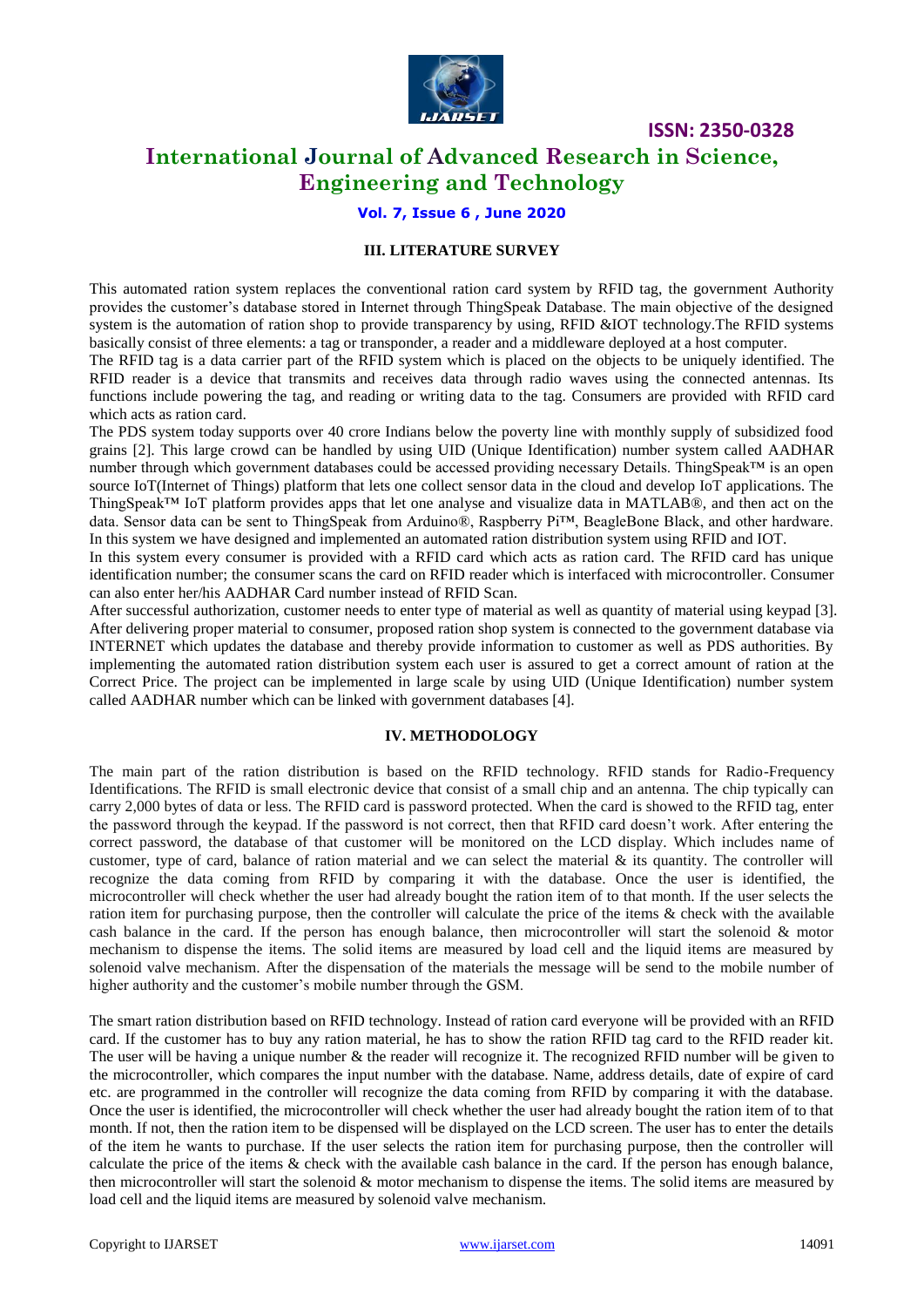

# **International Journal of Advanced Research in Science, Engineering and Technology**

### **Vol. 7, Issue 6 , June 2020**



**Fig. Block Diagram**

The system software is the interface between hardware and user applications. A computer program that is designed to run a computer's hardware and application programs. Initially the user is asked to scan RFID card. The system compares the unique ID with the data base. If the ID matches, the

> **IOT Based Smart Public Distribution System** sugar rice oil Hydraulic Valve Fingerprint Scanner

### **V. EXPERIMENTAL RESULTS**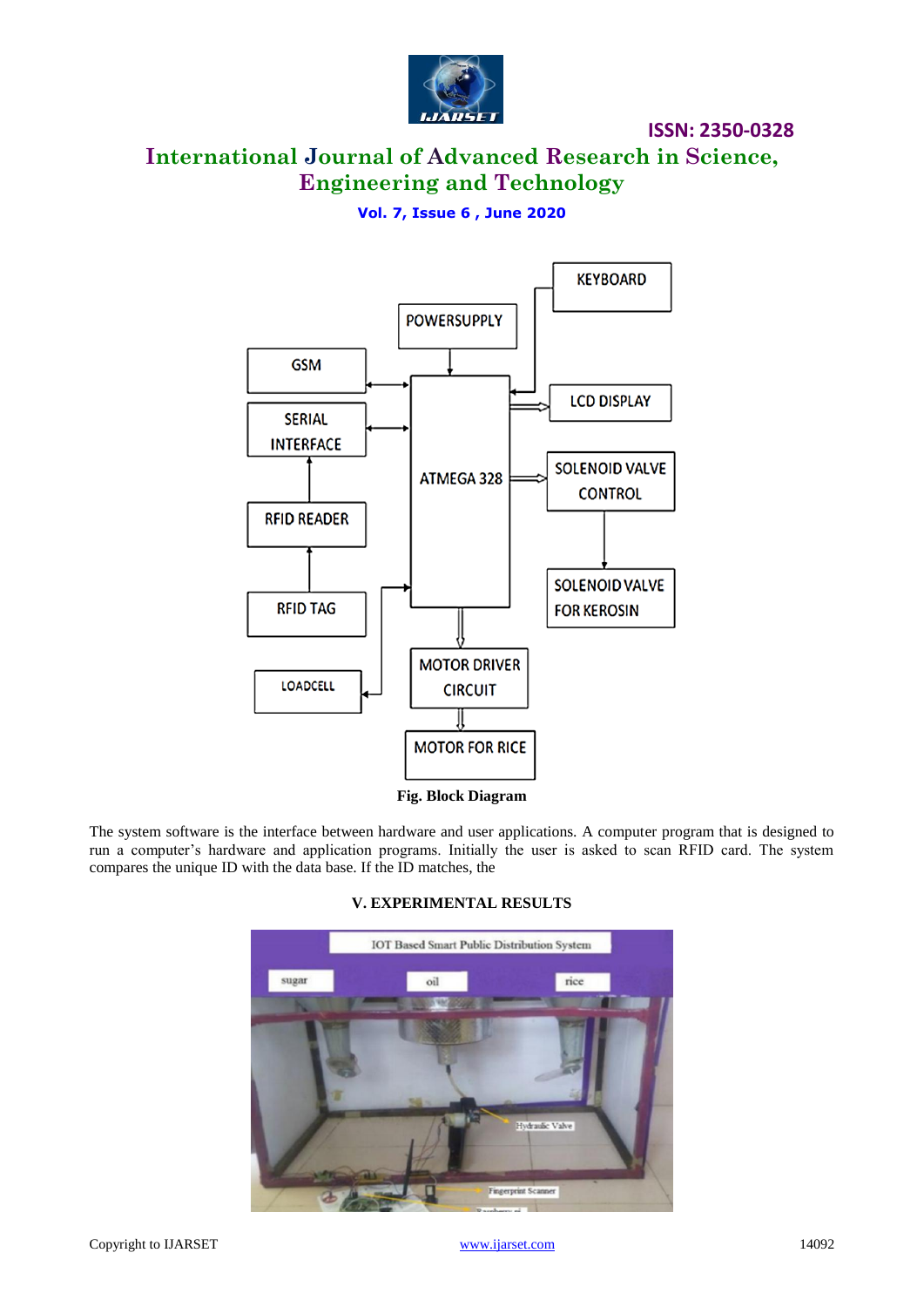

# **International Journal of Advanced Research in Science, Engineering and Technology**

|  | $VIM+$<br>GND | AMS1117 Module                                             |                            | VOUT+<br>₫<br>о<br>GND | 0000          |  |
|--|---------------|------------------------------------------------------------|----------------------------|------------------------|---------------|--|
|  |               | ARDUINO                                                    |                            |                        |               |  |
|  |               | 0000000<br>$\overline{\mathbf{0}}$ $\overline{\mathbf{0}}$ | Ю                          |                        | $\circ$       |  |
|  |               |                                                            |                            |                        | $\frac{0}{0}$ |  |
|  | ,,,,,,        |                                                            |                            |                        |               |  |
|  |               | <u>olo olololo</u>                                         |                            | ю                      |               |  |
|  |               | $\circ$                                                    | 000000<br>00000            | $\frac{0}{0}$          |               |  |
|  |               |                                                            |                            |                        |               |  |
|  |               | ≩<br>RFID                                                  | SCK<br>SOM<br><b>RC522</b> | KOS                    |               |  |
|  | <b>MFRC</b>   |                                                            |                            |                        |               |  |
|  |               |                                                            |                            |                        |               |  |

**Vol. 7, Issue 6 , June 2020**

**Fig. PCB Layout**

### **VI.CONCLUSION AND FUTURE WORK**

IoT based Smart public distribution system is an automation system and it is a recompense over the present fair price shops. Fingerprint authentication uses Minutiae extraction-based algorithm, which makes the system more secure and accurate. It eliminates fake ration card holders and protects the interest of the common people ensuring the country's food security. By means of its performance one can reduce the corruption level. Selecting the commodity and quantity through the android app will make the system smarter and more robust. It will help the country's economy to reach new heights. The automated PDS is easy to implement and requires much less hard work when compared to the other system. Using this system one can avoid the malpractices because there are no manual operations and all information is stored in a database. So, this system will be helpful to the people. Project can be further extended by making the payment to the purchased commodities can be done online. Thus, it will make system more automatic. Distance of communication between server and client can be increased using internet.